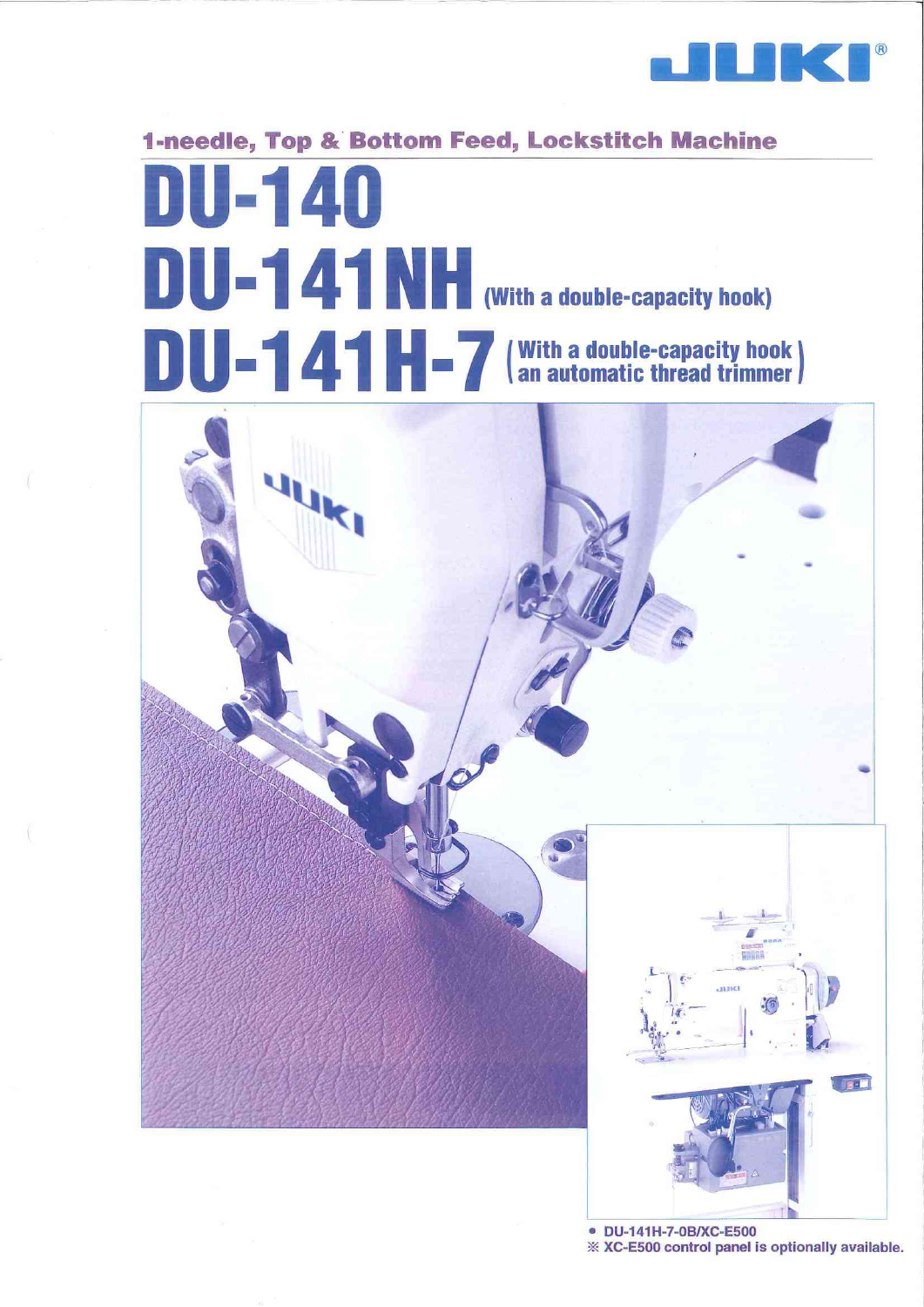# The basic sewing machine equipped to sew heavy-weight materials promises consistent seam quality and outstanding operability.

Through thoroughgoing study of sewing mechanisms such as the thread take-up mechanism, feed mechanism, and hook, consistent seam quality is promised. The machine's many different features to enhance easy operation and increased productivity include a presser foot with a higher lift, a double-capacity hook (DU-141NH, DU-141H-7), and a larger allotment of free space under the arm. In addition, the model equipped with an automatic thread trimmer is built with a newly developed AC servomotor/control box that streamlines and smoothens operation through a high-power control mechanism and quick response.

# **1-needle, top & bottom feed, lockstitch machine**

#### **DU-140**



#### **Consistent seam quality**



With its unique thread take-up mechanism. feed mechanism, and hook, the machine feeds difficult-to-feed materials and multilavered portions of material with great precision, thereby producing beautifully finished seams of consistent quality.

#### **DU-141NH** (Double-capacity hook)



### **Higher lift of the presser foot**

**Frequency of bobbin thread** 

replacement has been reduced.



The presser foot can be pushed up as high as 15 mm using the knee lifter. This feature is especially effective for sewing processes that require a higher lift of the presser foot such as piping, binding-tape sewing, and spongecloth sewing.

#### **Maximum stitch length of 9 mm**



The stitch length is adjusted in the range of 0 to 9 mm both in the normal and reverse directions by operating the stitch dial. This feature allows the machine to be used in wider applications such as decorative stitching, which requires a larger pitch and sewing of tent sheets. The reverse-feed sewing length is also adjustable.



The machine incorporates a horizontal-axis. double-capacity hook. By reducing the frequency of bobbin thread replacement, this type of hook further upgrades efficiency in operation.

**DU-141NH DU-141H-7**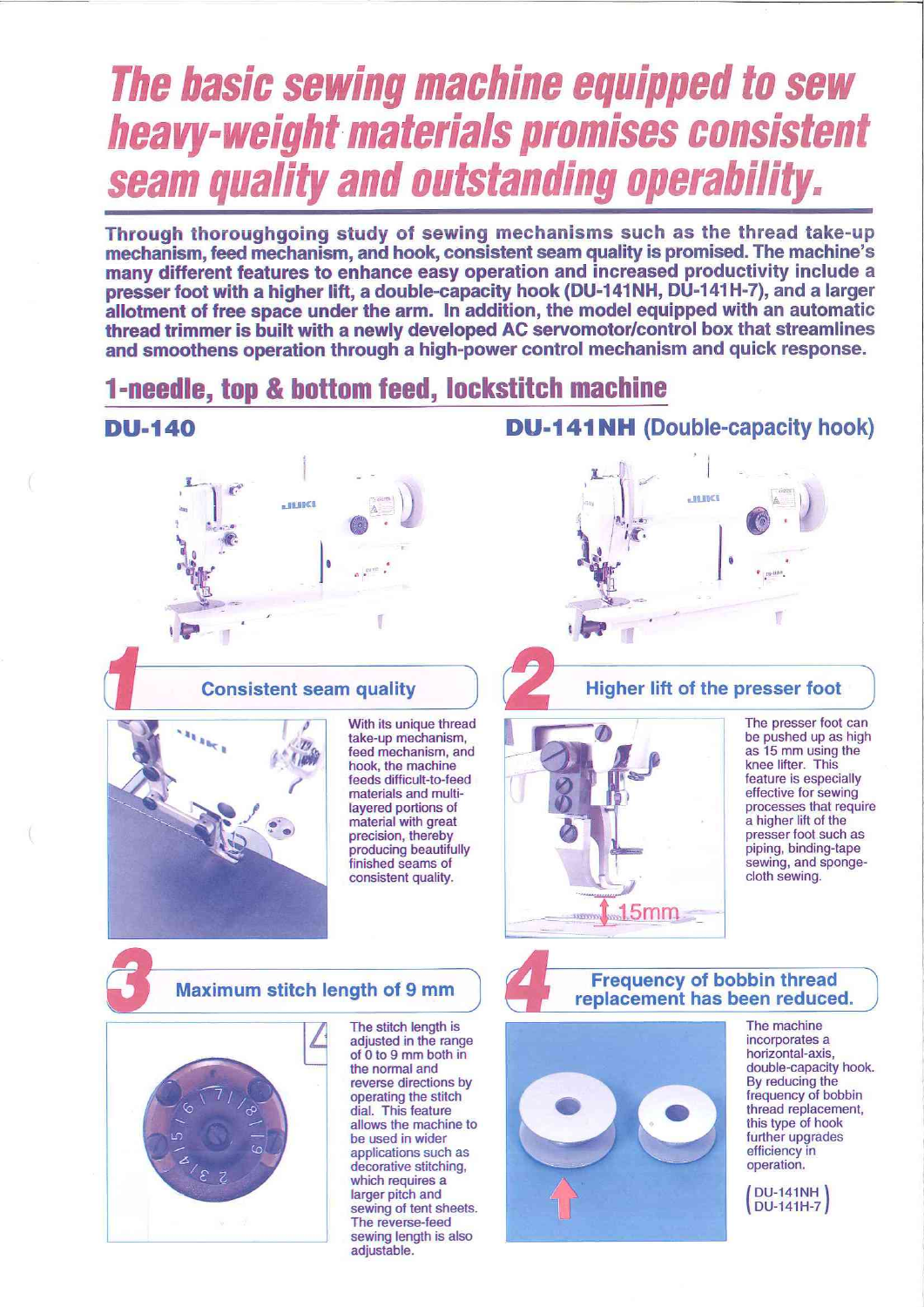# 1-needle, top & bottom feed, lockstitch machine with an automatic thread trimmer

## **DU-141H-7(Double-capacity hook)**



#### Thread trimmer cuts a thread sharp without fail.

The knife is driven by a thread trimming cam ideal for cutting thick threads at a sharp angle.

#### **Automatic reverse feed function**



D.

Reverse-feed stitching operation can be started simply by pressing the onetouch-type reverse-feed **button** 

Furthermore, if a suspended ruler is attached on the machine or a 3-dimensional sewing product is sewn, the button can be shifted upward to prevent interruption.

#### **Optional**

#### **Pneumatic auto-lifter**

DU-141H-7-0B/XC-E500 ※ XC-E500 control panel is optionally available.

The pneumatic auto-lifter comes in two different types: the knee-operated type (AK-114A) and the pedal-<br>operated type (AK-114B). Select the type best suited<br>for the applications of your machine.

# **AC servomotor/controller**

C-380

#### Multi functioned, powerful, and smooth to operate

- The SC-380 is provided with many different standard functions, including speed-control, softstart, automatic reverse stitching with the specified number of stitches, constant-dimension stitching, and overlapped (multi-layered) stitching. These functions ensure sewing performance optimally suited to the material and process.
- With its higher torque under low-speed sewing, the SC-380 enables the sewing machine to smoothly start sewing operation. The unit is also provided with additional capabilities which enhance the sewing of extra heavy-weight materials by increasing the cloth-penetrating force of the needle for the first stitch of sewing, etc. With these capabilities, the sewing machine is able to demonstrate optimal sewing performance both widely and smoothly when working with heavy-weight materials.



#### **Control panel that improves functions of the sewing machine (optional)**

- The SC-380 is provided with program sewing and a host of other functions that contribute to increased efficiency.
- The SC-380 can be installed on the top of the sewing machine. All functions provided by the SC-380 can only be specified through the control panel.
- Data programmed in the control panel can be transferred to another sewing machine unit.

| ABCO       | 平成电动  | fö                             |                                    |    |                                  |                                                  |                                         | <b>ANTI</b>    | σ             |   | útir                           | <b>ID</b>    |
|------------|-------|--------------------------------|------------------------------------|----|----------------------------------|--------------------------------------------------|-----------------------------------------|----------------|---------------|---|--------------------------------|--------------|
| t.         |       |                                |                                    |    |                                  | <b>Committee</b><br>$\mathbf{O}_{\mathcal{D}_1}$ | END BACK TACK @<br>$\frac{1}{\sqrt{2}}$ |                | <b>London</b> |   | <u>us</u>                      | SENSON:      |
| 響          | $\pm$ | œ<br>$^{\prime}$ + $^{\prime}$ | SHEP.<br>$\overline{\mathbb{R}^n}$ | a. | GIHCH<br>$\overline{\mathbb{R}}$ |                                                  |                                         | <b>January</b> |               | 꺭 | $\overline{\mathcal{L}}$<br>44 |              |
| E<br>SEMBO | ÷     | 11.4                           |                                    |    | m.                               | $\mathbb{S}^1_2$                                 | шĪ.                                     |                |               |   | $-$<br>R                       | <b>ANGEL</b> |